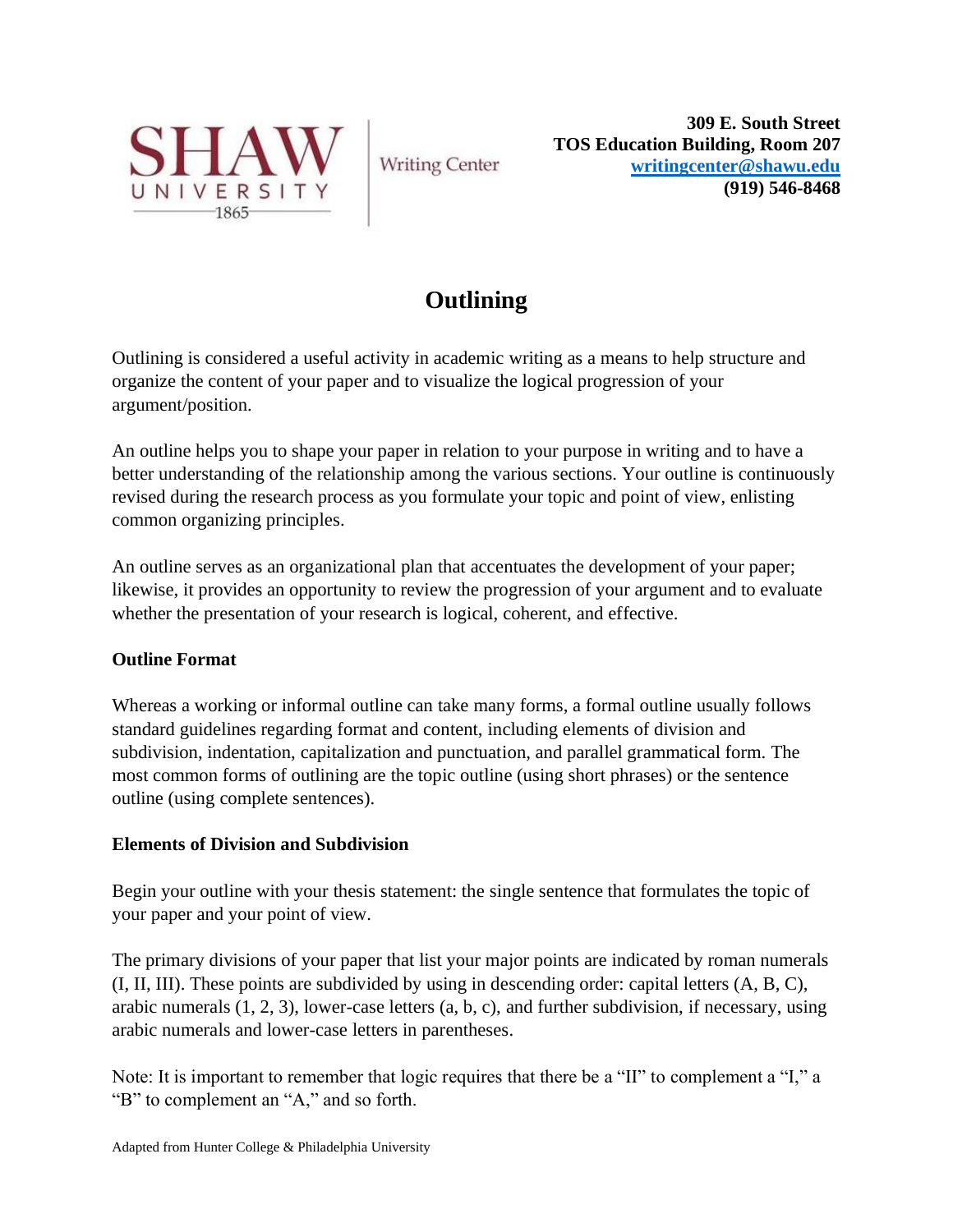# **Outline Template**

- I. Introduction
	- A. Grabber (Hook)
	- B.

C.

### D. **Thesis Statement:**

II. Point One

### **Topic Sentence**:

- A. Supporting Detail
	- i. Comment about detail/example
	- ii. Comment about detail
- B. Supporting Detail
	- i. Comment about detail/example
	- ii. Comment about detail
- III. Point Two

#### **Topic Sentence**:

- A. Supporting Detail
	- i. Comment about detail/example
	- ii. Comment about detail
- B. Supporting Detail
	- i. Comment about detail/ example
	- ii. Comment about detail

#### IV. Point Three

## **Topic Sentence**:

- A. Supporting Detail
	- i. Comment about detail/example
	- ii. Comment about detail
- B. Supporting Detail
	- i. Comment about detail/example
	- ii. Comment about detail

### V. Conclusion

- A. Rephrase thesis statement
- B. Summarize main points
- C. Closing thoughts